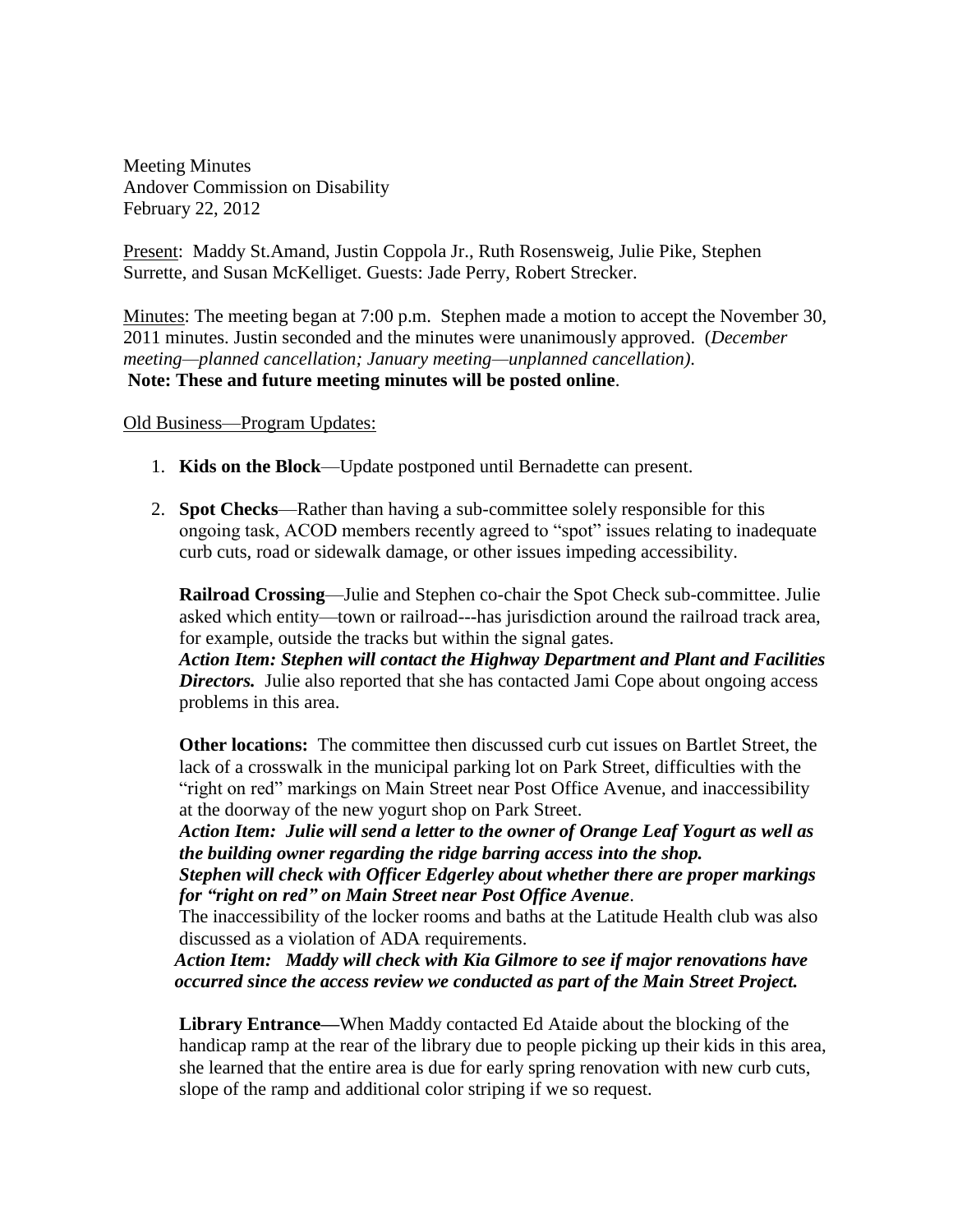**Sovereign Bank—**Maddy reviewed the lack of access in the vestibule where the ATMs are located of this Shawsheen branch bank. The managers and architect of the bank had assured us of remediation taking place before the first of the year but no construction is in evidence.

 *Action Item: Maddy has a call in to the access architect and will report back to ACOD with information about the timeline to reconfigure the vestibule.*

## New Business

**1. Program Proposals**

**Pilot Ipad Program**—Discussion postponed pending Bernadette being present

**Peer Mentoring Program**—Discussion postponed pending Bernadette being present

**Training Scholarship---**Julie put forward a motion **"To give \$1,000.00 to NEADS (the National Education for Assistance Dogs Services) to help in the purchase of a trained service dog for Jami Cope of Andover."** Jami is a past member of ACOD and continues in her advocacy within the community for people with disabilities as the President of the Board at NILP. The training of a service dog costs \$20,000 and the client must raise \$9,500 of that amount. .

 **Motion was seconded by Stephen and unanimously passed.**

2. **Correspondence to U.S. Postal Service—**Last month, on behalf of ACOD, Ruth wrote a letter to the USPS Architectural Barriers Compliance Program requesting electric doors on the public exterior and interior doors at the Stevens Street Post Office. A copy of the January 26, 2012 letter was distributed to commission members and is attached to these minutes.

 *Action Item: Ruth will report back to the committee any response from the U.S Postal Service.*

- **3. Discussion: Renovations at Olde Andover Village—**Maddy gave a brief overview of the sale last summer of the Olde Andover Village "Square" to Avison Young Company and local investors, and the significant renovations about to take place there. *Action Item*: *Maddy will be in touch with the architectural access specialist Deb Ryan & Associates to request review of the blueprints for the 8 levels including elevators and sprinkler systems. She will also write to the new owners letting them know of its interest in monitoring progress from the beginning of this significant renovation.*
- 4. **Basic Access in Every New House—**Ruth proposed replacing ACOD's **Visitability"** brochures distributed last year with newer illustrated brochures from a company in Georgia which incorporate the concept of "visitability" or basic access, in new construction. They seem to have an easier sounding name and updated photos. An ongoing concern and educational effort, printing of this document is viewed as support to an existing program and does not require a motion.